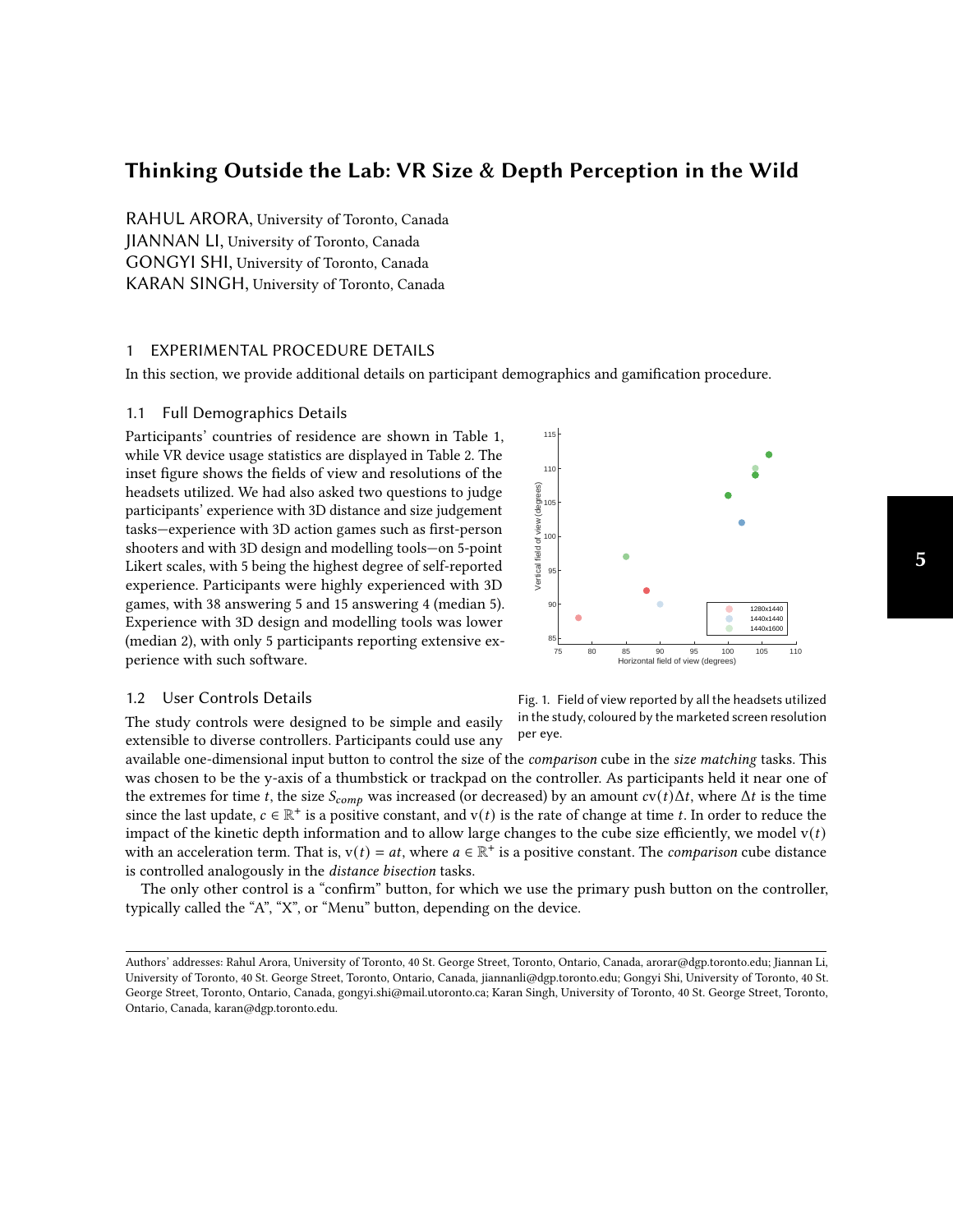#### 5:2 • Arora et al.

<span id="page-1-0"></span>Table 1. Participants' countries of residence.

Table 2. Full list of devices used by the participants.

| Country               | # participants |
|-----------------------|----------------|
| <b>United States</b>  | 36             |
| Canada                | 5              |
| France                | $\overline{2}$ |
| Germany               | $\overline{2}$ |
| Belgium               | 1              |
| Czech Republic        | 1              |
| Denmark               | 1              |
| Finland               | 1              |
| India                 | 1              |
| Indonesia             | 1              |
| Italy                 | 1              |
| Mexico                | 1              |
| Netherlands Antilles  | 1              |
| Norway                | 1              |
| Poland                | 1              |
| Romania               | 1              |
| Spain                 | 1              |
| <b>United Kingdom</b> | 1              |

| <b>Device</b>                 | # participants |
|-------------------------------|----------------|
| Valve Index                   | 17             |
| Oculus Quest                  | 15             |
| <b>HTC</b> Vive               | 10             |
| Oculus Rift S                 | 5              |
| Lenovo Explorer (Windows MR)  | 3              |
| Samsung Odyssey+ (Windows MR) | 3              |
| Oculus Rift                   | 2              |
| <b>HTC</b> Vive Pro           | $\mathfrak{D}$ |
| <b>HTC Vive Pro Eye</b>       | 1              |
| Acer AR101 (Windows MR)       | 1              |
| Dell Visor (Windows MR)       |                |



Fig. 2. Scoring function.

# 1.3 Gamification Scoring Details

Participants had access to an online leaderboard to see their score, as well as their position relative to others. The top ten participants received an additional gift card worth US \$15. The leaderboard is shown in Fig. [3.](#page-2-0)

The score was computed out of 1000, along with an additional bonus of 100 points each for the second and third session, leading to a maximum possible score of 1200. The score for each experiment block  $\Xi_{block}$ , out of a total of 250, was computed as follows.

$$
\Xi_{block} = \Xi_{base} + \xi_{trial} \left( \sum_{t \in \{1, \dots, 15\}} f_t \right) \tag{1}
$$

The base score  $\Xi_{base}$  was set to 25 points, thus participants received at least 100 points for a session, irrespective of their responses. The per-trial maximum score  $\xi_{trial}$  was 15.  $f_t$  gives the score for each of the 15 trials in a block.

$$
f_t = f(x) = \left(1 - \frac{x}{x + \exp(-3x)}\right).
$$
\n(2)

This sigmoid-like function gives a maximum when the difference between the accurate response and the chosen response is 0, and increases symmetrically when it deviates to either direction (Fig. [2\)](#page-1-0). Here  $x$  is a transformation applied on the participant's response as follows. In a size matching trial, let the size difference corresponding to the participant's response be  $y = S_{comp} - s_{ref}$ . Then we set x to be  $|y|/0.3$ . Similarly, for the distance bisection trials, given the chosen *comparison* distance  $R_{comp}$ , we set  $x = |2R_{comp} - r_{ref}|/0.3$ .